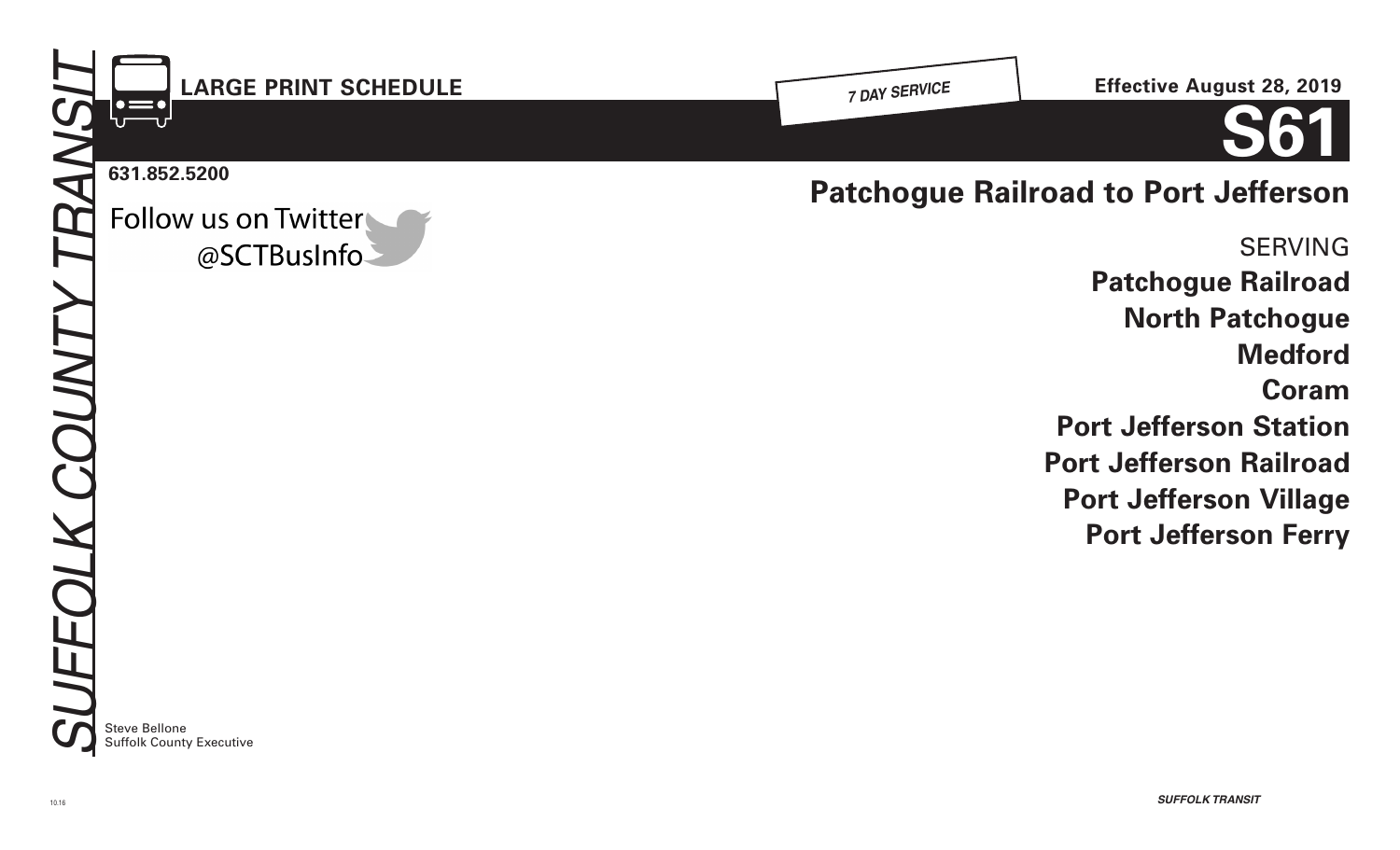# **Suffolk County Transit Fares**

| Student fare \$1.25                                                                   |  |
|---------------------------------------------------------------------------------------|--|
| Between 14 to 22 years old.                                                           |  |
| High School/College ID required.                                                      |  |
| Children under 5 years old  FREE<br>Limit 3 children when accompanied by adult.       |  |
| <b>Senior, Person with Disabilities and</b>                                           |  |
|                                                                                       |  |
| Personal Care Attendant FREE<br>When traveling to assist passenger with disabilities. |  |
| • Available on request when paying fare<br>• Good for two (2) connecting buses        |  |
| • Valid for two (2) hours from time received                                          |  |
| • Not valid for return trip                                                           |  |
| • Special restrictions may apply, see transfer.                                       |  |

# **Suffolk County Transit Service: Observed Holidays**

No service New Year's Day, Memorial Day, Independence Day, Labor Day, Thanksgiving Day or Christmas Day. \*Saturday schedule in effect for Martin Luther King Jr. Day, Presidents Day and Veterans Day.

#### **Passengers Please**

- Have exact fare ready; driver cannot handle money.
- Passengers must deposit their own fare.
- Arrive earlier than scheduled departure time.
- Tell driver your destination.
- SCT drivers are required to announce major bus stop locations.
- Smoking, drinking, eating and playing of radios is prohibited.

# **Bike Racks**

Available on all Suffolk County Transit (SCT) bus routes.

## **Reduced Fare Program for Seniors, Persons with Disabilities and Medicare Card Holders**

Persons with valid, municipally issued cards identifying them as at least 60 years old or mentally or physically disability may ride for the reduced, one-way fare. A valid Medicare Card is also accepted as ID. Persons must display their ID card to the driver when paying the fare to ride at the reduced rate.

# **For ID information:**

| <b>Seniors ID</b>           | 631.853.8200 |
|-----------------------------|--------------|
| <b>Handicapped ID</b>       | 631.853.8333 |
| <b>Hearing Impaired TTY</b> | 631.853.5658 |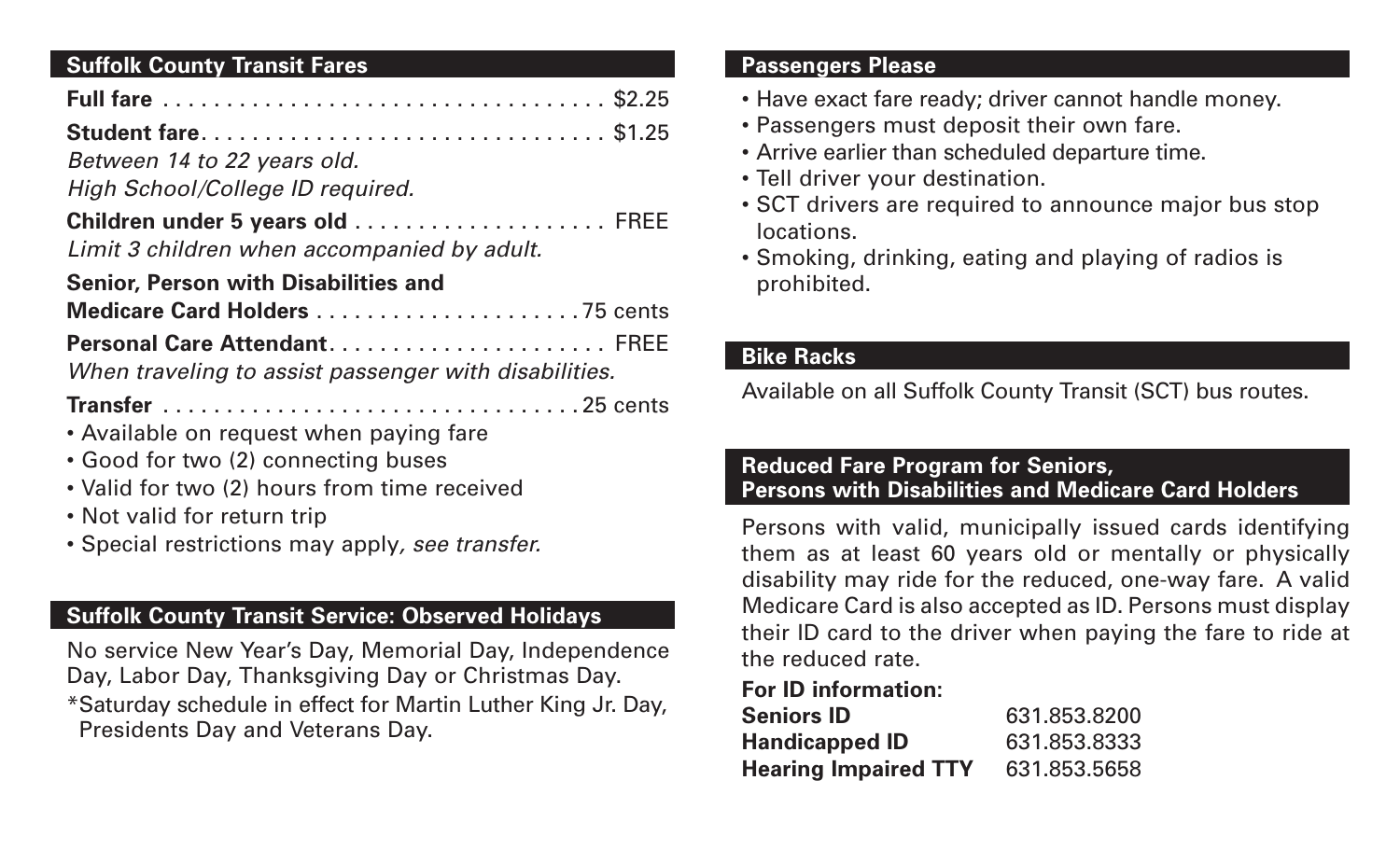#### **Persons with Disabilities**

Upon request, drivers will assist wheelchair passengers while boarding and leaving lift/ramp and with use of securement device. Use of wheelchair lifts/ramps also available to passengers using walkers, canes, braces or who are otherwise mobility-impaired. Person traveling with respirator or portable oxygen supply are permitted to ride SCT buses. Service animals to accompany disabled passengers are also permitted.

## **SCAT Paratransit Services**

Paratransit Bus Service is available to ADA eligible passengers. To register or for more information, call Office for People with Disabilities at 631.853.8333.

## **Additional Transit Services**

| HART, Huntington Area Rapid Transit 631.427.8287 |  |
|--------------------------------------------------|--|
| NICE, Nassau Inter-County Express 516.228.4000   |  |
| MTA Long Island Rail Road 718.217.5477           |  |
| 511Y Rideshare  511 and say "Rideshare"          |  |

#### **Suffolk County Transit Information**

Questions, Suggestions, Complaints? **Suffolk County Transit Information Service 631.852.5200**

Monday – Friday from 8:00am to 4:30pm

## **S61 Connecting Service**

| <b>Route No.</b> | <b>Location of Connecting Bus</b> |
|------------------|-----------------------------------|
| S40, S54, S63    | Patchogue                         |
| S66, S68, 7A     | Patchogue                         |
| S58, 6A          | Coram                             |
| <b>S60</b>       | Port Jefferson, Coram             |
| <b>S62</b>       | <b>Port Jefferson Station</b>     |
| 7B               | Patchogue, Medford                |

#### **Long Island Rail Road Connections**

Patchogue – Montauk Branch Port Jefferson – Port Jefferson Branch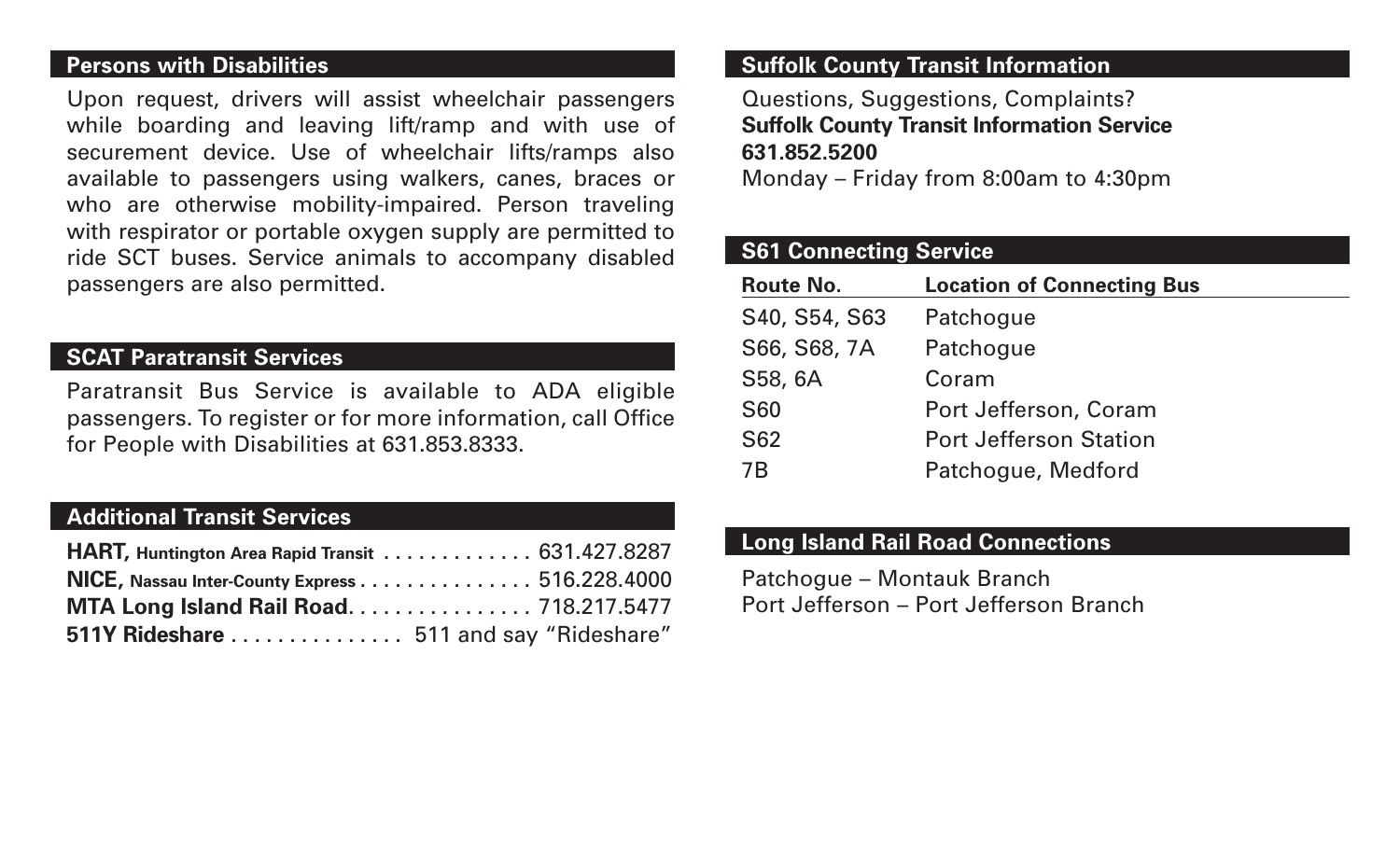|                                     | <b>S61 Northbound Weekday Service</b><br><b>Patchogue Railroad to Port Jefferson</b> |                                 |                                |                                   |                                  |                |                             |                                         |                 |                                 |
|-------------------------------------|--------------------------------------------------------------------------------------|---------------------------------|--------------------------------|-----------------------------------|----------------------------------|----------------|-----------------------------|-----------------------------------------|-----------------|---------------------------------|
| <b>Patchogue</b><br><b>Railroad</b> | <b>Medford</b><br><b>Patchogue</b>                                                   |                                 | <b>Medford</b>                 | <b>Medford</b>                    | <b>Medford</b><br><b>Coram</b>   |                | Coram                       | <b>Port</b><br>Jefferson Sta. Jefferson | <b>Port</b>     | <b>Port</b><br><b>Jefferson</b> |
|                                     | <b>NYS 112</b><br>Roe Blvd.                                                          | <b>NYS 112</b><br>Woodside Ave. | <b>NYS 112</b><br>Jamaica Ave. | <b>NYS 112</b><br>Horse Block Rd. | <b>Blue Ridge</b><br>Condominium | Coram<br>Plaza | <b>INYS 112</b><br>Pine Rd. | <b>NYS 112</b><br>Nesconset Hwy.        | <b>Railroad</b> | <b>Ferry</b><br><b>Dock</b>     |
|                                     |                                                                                      |                                 |                                |                                   |                                  | 5:40           | 5:45                        | 5:50                                    | 5:55            |                                 |
| 6:00                                | 6:08                                                                                 | 6:13                            | 6:16                           | 6:18                              | 6:23                             | 6:30           | 6:35                        | 6:40                                    | 6:45            | 6:50                            |
| 6:40                                | 6:48                                                                                 | 6:53                            | 6:56                           | 6:58                              | 7:03                             | 7:10           | 7:15                        | 7:20                                    | 7:25            | 7:30                            |
| 7:10                                | 7:18                                                                                 | 7:23                            | 7:26                           | 7:28                              | 7:33                             | 7:40           | 7:45                        | 7:50                                    | 7:55            | 8:00                            |
| 7:50                                | 7:58                                                                                 | 8:03                            | 8:06                           | 8:08                              | 8:13                             | 8:20           | 8:25                        | 8:30                                    | 8:35            | 8:40                            |
| 8:30                                | 8:38                                                                                 | 8:43                            | 8:46                           | 8:48                              | 8:53                             | 9:00           | 9:05                        | 9:10                                    | 9:15            | 9:20                            |
| 9:00                                | 9:08                                                                                 | 9:13                            | 9:16                           | 9:18                              | 9:23                             | 9:30           | 9:35                        | 9:40                                    | 9:45            | 9:50                            |
| 10:00                               | 10:08                                                                                | 10:13                           | 10:16                          | 10:18                             | 10:23                            | 10:30          | 10:35                       | 10:40                                   | 10:45           | 10:50                           |
| 11:00                               | 11:08                                                                                | 11:13                           | 11:16                          | 11:18                             | 11:23                            | 11:30          | 11:35                       | 11:40                                   | 11:45           | 11:50                           |
| 12:00                               | 12:08                                                                                | 12:13                           | 12:16                          | 12:18                             | 12:23                            | 12:30          | 12:35                       | 12:40                                   | 12:45           | 12:50                           |
| 1:00                                | 1:08                                                                                 | 1:13                            | 1:16                           | 1:18                              | 1:23                             | 1:30           | 1:35                        | 1:40                                    | 1:45            | 1:50                            |
| 2:00                                | 2:08                                                                                 | 2:13                            | 2:16                           | 2:18                              | 2:23                             | 2:30           | 2:35                        | 2:40                                    | 2:45            | 2:50                            |
| 3:00                                | 3:08                                                                                 | 3:13                            | 3:16                           | 3:18                              | 3:23                             | 3:30           | 3:35                        | 3:40                                    | 3:45            | 3:50                            |
| 3:30                                | 3:38                                                                                 | 3:43                            | 3:46                           | 3:48                              | 3:53                             | 4:00           | 4:05                        | 4:10                                    | 4:15            | 4:20                            |
| 4:00                                | 4:08                                                                                 | 4:13                            | 4:16                           | 4:18                              | 4:23                             | 4:30           | 4:35                        | 4:40                                    | 4:45            | 4:50                            |
| 4:30                                | 4:38                                                                                 | 4:43                            | 4:46                           | 4:48                              | 4:53                             | 5:00           | 5:05                        | 5:10                                    | 5:15            | 5:20                            |
| 5:00                                | 5:08                                                                                 | 5:13                            | 5:16                           | 5:18                              | 5:23                             | 5:30           | 5:35                        | 5:40                                    | 5:45            | 5:50                            |
| 5:30                                | 5:38                                                                                 | 5:43                            | 5:46                           | 5:48                              | 5:53                             | 6:00           | 6:05                        | 6:10                                    | 6:15            | 6:20                            |
| 6:00                                | 6:08                                                                                 | 6:13                            | 6:16                           | 6:18                              | 6:23                             | 6:30           | 6:35                        | 6:40                                    | 6:45            | 6:50                            |
| 6:30                                | 6:38                                                                                 | 6:43                            | 6:46                           | 6:48                              | 6:53                             | 7:00           | 7:05                        | 7:10                                    | 7:15            | 7:20                            |
| 7:25                                | 7:32                                                                                 | 7:37                            | 7:40                           | 7:42                              | 7:47                             | 7:55           | —                           |                                         |                 |                                 |

Schedules subject to change without notice. **Where to board:** For your safety, please wait for the bus at a designated bus stop. Suffolk County cannot assume responsibility for inconvenience, expense or damage resulting from timetable errors, delayed buses or failure to make connections.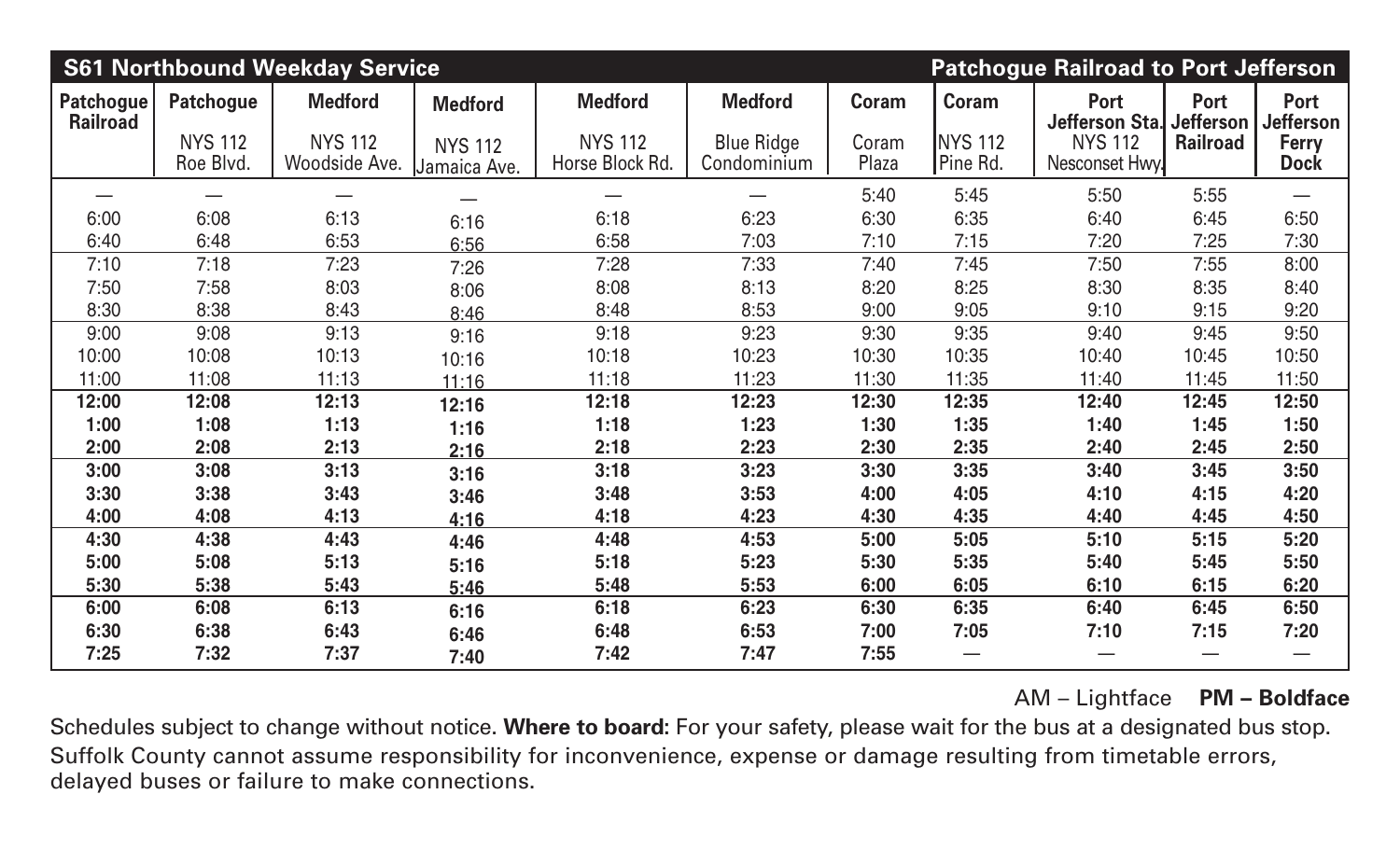| <b>S61 Southbound Weekday Service</b><br><b>Port Jefferson to Patchogue Railroad</b> |                                 |                                  |                            |                |                                  |                                   |                                |                                 |                             |                                     |
|--------------------------------------------------------------------------------------|---------------------------------|----------------------------------|----------------------------|----------------|----------------------------------|-----------------------------------|--------------------------------|---------------------------------|-----------------------------|-------------------------------------|
| <b>Port</b><br><b>Jefferson</b>                                                      | <b>Port</b><br><b>Jefferson</b> | <b>Port</b><br>Jefferson Sta.    | <b>Coram</b>               | Coram          | <b>Medford</b>                   | <b>Medford</b>                    | <b>Medford</b>                 | <b>Medford</b>                  | <b>Patchogue</b>            | <b>Patchogue</b><br><b>Railroad</b> |
| <b>Ferry</b><br><b>Dock</b>                                                          | <b>Railroad</b>                 | <b>NYS 112</b><br>Nesconset Hwy. | <b>NYS 112</b><br>Pine Rd. | Coram<br>Plaza | <b>Blue Ridge</b><br>Condominium | <b>NYS 112</b><br>Horse Block Rd. | <b>NYS 112</b><br>Jamaica Ave. | <b>NYS 112</b><br>Woodside Ave. | <b>NYS 112</b><br>Roe Blvd. |                                     |
|                                                                                      | 5:55                            | 6:00                             | 6:03                       | 6:06           | 6:11                             | 6:14                              | 6:16                           | 6:19                            | 6:22                        | 6:30                                |
|                                                                                      | 6:30                            | 6:34                             | 6:38                       | 6:42           | 6:48                             | 6:52                              | 6:53                           | 6:55                            | 7:00                        | 7:10                                |
| 7:00                                                                                 | 7:05                            | 7:09                             | 7:13                       | 7:17           | 7:24                             | 7:28                              | 7:30                           | 7:33                            | 7:38                        | 7:45                                |
| 7:35                                                                                 | 7:40                            | 7:45                             | 7:50                       | 7:55           | 8:02                             | 8:07                              | 8:09                           | 8:12                            | 8:17                        | 8:25                                |
| 8:05                                                                                 | 8:10                            | 8:15                             | 8:20                       | 8:25           | 8:32                             | 8:37                              | 8:39                           | 8:42                            | 8:47                        | 8:55                                |
| 8:45                                                                                 | 8:50                            | 8:55                             | 9:00                       | 9:05           | 9:12                             | 9:17                              | 9:19                           | 9:22                            | 9:27                        | 9:35                                |
| 10:00                                                                                | 10:05                           | 10:10                            | 10:15                      | 10:20          | 10:27                            | 10:32                             | 10:34                          | 10:37                           | 10:42                       | 10:50                               |
| 11:00                                                                                | 11:05                           | 11:10                            | 11:15                      | 11:20          | 11:27                            | 11:32                             | 11:34                          | 11:37                           | 11:42                       | 11:50                               |
| 12:00                                                                                | 12:05                           | 12:10                            | 12:15                      | 12:20          | 12:27                            | 12:32                             | 12:34                          | 12:37                           | 12:42                       | 12:50                               |
| 1:00                                                                                 | 1:05                            | 1:10                             | 1:15                       | 1:20           | 1:27                             | 1:32                              | 1:34                           | 1:37                            | 1:42                        | 1:50                                |
| 2:00                                                                                 | 2:05                            | 2:10                             | 2:15                       | 2:20           | 2:27                             | 2:32                              | 2:34                           | 2:37                            | 2:42                        | 2:50                                |
| 3:00                                                                                 | 3:05                            | 3:10                             | 3:15                       | 3:20           | 3:27                             | 3:32                              | 3:34                           | 3:37                            | 3:42                        | 3:50                                |
| 4:00                                                                                 | 4:05                            | 4:10                             | 4:15                       | 4:20           | 4:27                             | 4:32                              | 4:34                           | 4:37                            | 4:42                        | 4:50                                |
| 4:30                                                                                 | 4:35                            | 4:40                             | 4:45                       | 4:50           | 4:57                             | 5:02                              | 5:04                           | 5:07                            | 5:12                        | 5:20                                |
| 5:00                                                                                 | 5:05                            | 5:10                             | 5:15                       | 5:20           | 5:27                             | 5:32                              | 5:34                           | 5:37                            | 5:42                        | 5:50                                |
| 5:30                                                                                 | 5:35                            | 5:40                             | 5:45                       | 5:50           | 5:57                             | 6:02                              | 6:04                           | 6:07                            | 6:12                        | 6:20                                |
| 6:00                                                                                 | 6:05                            | 6:10                             | 6:15                       | 6:20           | 6:27                             | 6:32                              | 6:34                           | 6:37                            | 6:42                        | 6:50                                |
| 6:30                                                                                 | 6:35                            | 6:40                             | 6:45                       | 6:50           | 6:57                             | 7:02                              | 7:04                           | 7:07                            | 7:12                        | 7:20                                |
| 7:00                                                                                 | 7:05                            | 7:10                             | 7:15                       | 7:20           | 7:27                             | 7:32                              | 7:34                           | 7:37                            | 7:42                        | 7:50                                |
| 7:30                                                                                 | 7:35                            | 7:40                             | 7:45                       | 7:50           | 7:57                             | 8:02                              | 8:04                           | 8:07                            | 8:12                        | 8:20                                |

Schedules subject to change without notice. **Where to board:** For your safety, please wait for the bus at a designated bus stop. Suffolk County cannot assume responsibility for inconvenience, expense or damage resulting from timetable errors, delayed buses or failure to make connections.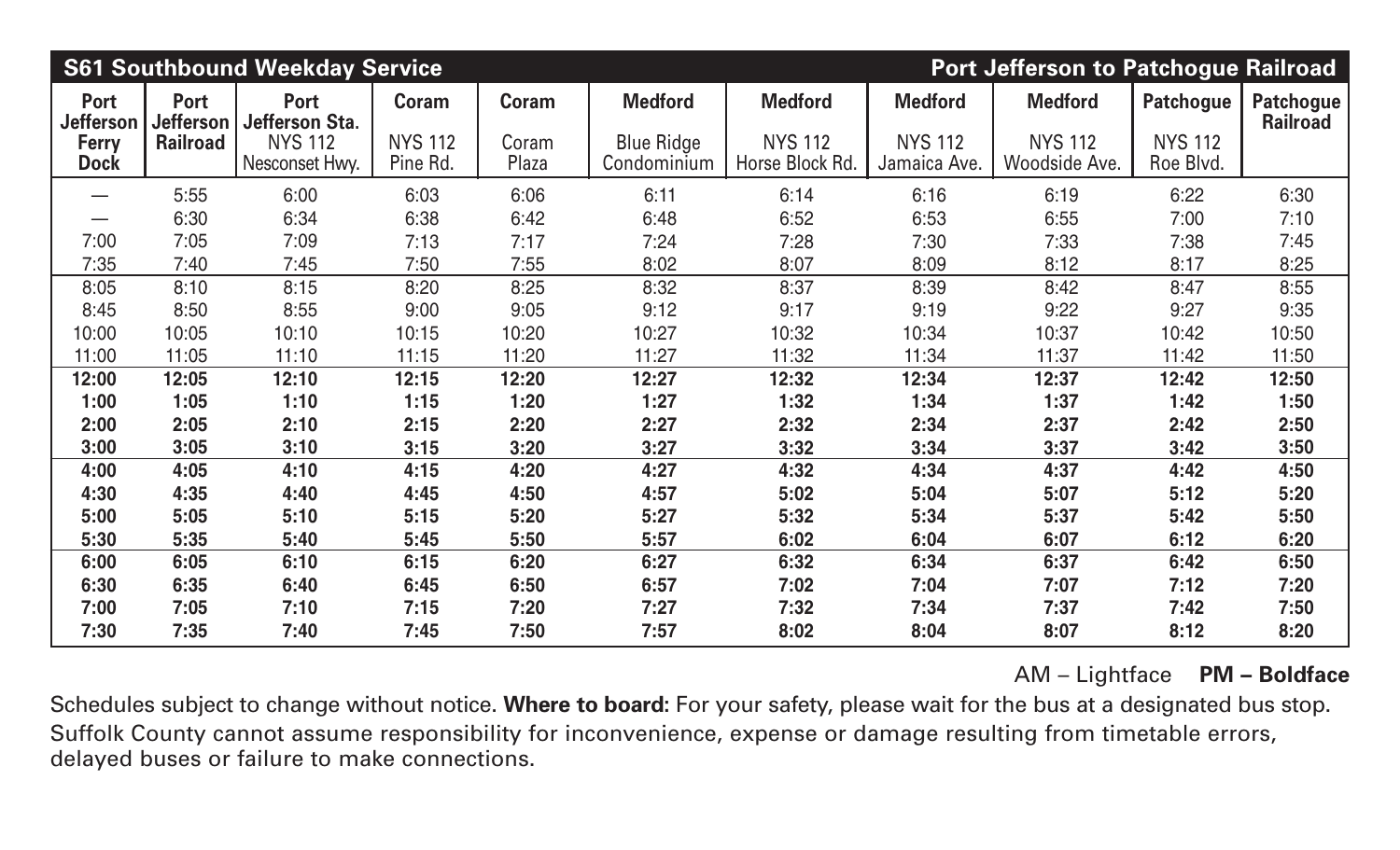|                                     |                             | <b>S61 Northbound Weekend Service</b> | <b>Patchogue Railroad to Port Jefferson</b> |                                           |                                     |                |                                |                                                 |                                                    |                                                 |
|-------------------------------------|-----------------------------|---------------------------------------|---------------------------------------------|-------------------------------------------|-------------------------------------|----------------|--------------------------------|-------------------------------------------------|----------------------------------------------------|-------------------------------------------------|
| <b>Patchogue</b><br><b>Railroad</b> | Patchogue<br><b>NYS 112</b> | <b>Medford</b><br><b>NYS 112</b>      | <b>Medford</b><br><b>NYS 112</b>            | <b>Medford</b><br><b>NYS 112</b><br>Horse | <b>Medford</b><br><b>Blue Ridge</b> | Coram<br>Coram | <b>Coram</b><br><b>NYS 112</b> | <b>Port</b><br>Jefferson Sta.<br><b>NYS 112</b> | <b>Port</b><br><b>Jefferson</b><br><b>Railroad</b> | <b>Port</b><br><b>Jefferson</b><br><b>Ferry</b> |
|                                     | Roe Blvd.                   | Woodside Ave.                         | Jamaica Ave.                                | Block Rd.                                 | Condominium                         | Plaza          | Pine Rd.                       | Nesconset Hwy.                                  |                                                    | <b>Dock</b>                                     |
| 7:50                                | 7:58                        | 8:03                                  | 8:06                                        | 8:08                                      | 8:13                                | 8:20           | 8:25                           | 8:30                                            | 8:35                                               | 8:40                                            |
| 9:00                                | 9:08                        | 9:13                                  | 9:16                                        | 9:18                                      | 9:23                                | 9:30           | 9:35                           | 9:40                                            | 9:15                                               | 9:50                                            |
| 10:00                               | 10:08                       | 10:13                                 | 10:16                                       | 10:18                                     | 10:23                               | 10:30          | 10:35                          | 10:40                                           | 10:45                                              | 10:50                                           |
| 11:00                               | 11:08                       | 11:13                                 | 11:16                                       | 11:18                                     | 11:23                               | 11:30          | 11:35                          | 11:40                                           | 11:45                                              | 11:50                                           |
| 12:00                               | 12:08                       | 12:13                                 | 12:16                                       | 12:18                                     | 12:23                               | 12:30          | 12:35                          | 12:40                                           | 12:45                                              | 12:50                                           |
| 1:00                                | 1:08                        | 1:13                                  | 1:16                                        | 1:18                                      | 1:23                                | 1:30           | 1:35                           | 1:40                                            | 1:45                                               | 1:50                                            |
| 2:00                                | 2:08                        | 2:13                                  | 2:16                                        | 2:18                                      | 2:23                                | 2:30           | 2:35                           | 2:40                                            | 2:45                                               | 2:50                                            |
| 3:00                                | 3:08                        | 3:13                                  | 3:16                                        | 3:18                                      | 3:23                                | 3:30           | 3:35                           | 3:40                                            | 4:15                                               | 3:50                                            |
| 4:00                                | 4:08                        | 4:13                                  | 4:16                                        | 4:18                                      | 4:23                                | 4:30           | 4:35                           | 4:40                                            | 4:45                                               | 4:50                                            |
| 5:30                                | 5:38                        | 5:43                                  | 5:46                                        | 5:48                                      | 5:53                                | 6:00           | 6:05                           | 6:10                                            | 6:15                                               | 6:20                                            |
| 6:00                                | 6:08                        | 6:13                                  | 6:16                                        | 6:18                                      | 6:23                                | 6:30           | 6:35                           | 6:40                                            | 6:45                                               | 6:50                                            |

Schedules subject to change without notice.

# **\*No Weekend Service on these trips.**

Suffolk County cannot assume responsibility for inconvenience, expense or damage resulting from timetable errors, delayed buses or failure to make connections. Where to board: For your safety, please wait for the bus at a designated bus stop.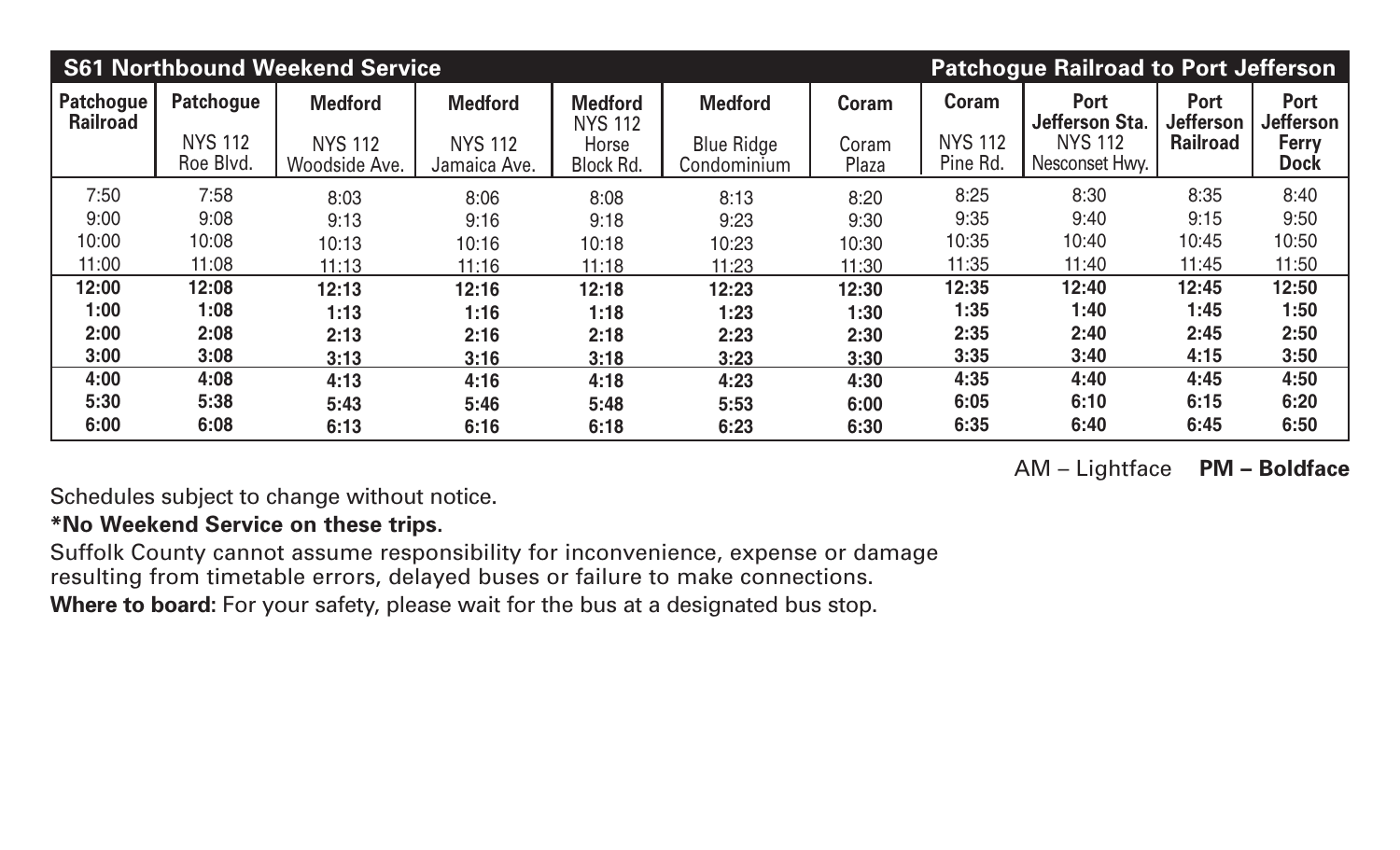|                                                 |                                                    | <b>S61 Southbound Weekend Service</b>           |                                |                |                                     |                                           | <b>Port Jefferson to Patchogue Railroad</b> |                                  |                             |                              |
|-------------------------------------------------|----------------------------------------------------|-------------------------------------------------|--------------------------------|----------------|-------------------------------------|-------------------------------------------|---------------------------------------------|----------------------------------|-----------------------------|------------------------------|
| <b>Port</b><br><b>Jefferson</b><br><b>Ferry</b> | <b>Port</b><br><b>Jefferson</b><br><b>Railroad</b> | <b>Port</b><br>Jefferson Sta.<br><b>NYS 112</b> | <b>Coram</b><br><b>NYS 112</b> | Coram<br>Coram | <b>Medford</b><br><b>Blue Ridge</b> | <b>Medford</b><br><b>NYS 112</b><br>Horse | <b>Medford</b><br><b>NYS 112</b>            | <b>Medford</b><br><b>NYS 112</b> | Patchogue<br><b>NYS 112</b> | Patchogue<br><b>Railroad</b> |
| <b>Dock</b>                                     |                                                    | Nesconset Hwy.                                  | Pine Rd.                       | Plaza          | Condominium                         | <b>Block Rd.</b>                          | Jamaica Ave.                                | Woodside Ave.                    | Roe Blvd.                   |                              |
| 7:00                                            | 7:05                                               | 7:09                                            | 7:13                           | 7:17           | 7:24                                | 7:28                                      | 7:30                                        | 7:33                             | 7:38                        | 7:45                         |
| 7:35                                            | 7:40                                               | 7:45                                            | 7:50                           | 7:55           | 8:02                                | 8:07                                      | 8:09                                        | 8:12                             | 8:17                        | 8:25                         |
| 8:45                                            | 8:50                                               | 8:55                                            | 9:00                           | 9:05           | 9:12                                | 9:17                                      | 9:19                                        | 9:22                             | 9:27                        | 9:35                         |
| 10:00                                           | 10:05                                              | 10:10                                           | 10:15                          | 10:20          | 10:27                               | 10:32                                     | 10:34                                       | 10:37                            | 10:42                       | 10:50                        |
| 11:00                                           | 11:05                                              | 11:10                                           | 11:15                          | 11:20          | 11:27                               | 11:32                                     | 11:34                                       | 11:37                            | 11:42                       | 11:50                        |
| 12:00                                           | 12:05                                              | 12:10                                           | 12:15                          | 12:20          | 12:27                               | 12:32                                     | 12:34                                       | 12:37                            | 12:42                       | 12:50                        |
| 1:00                                            | 1:05                                               | 1:10                                            | 1:15                           | 1:20           | 1:27                                | 1:32                                      | 1:34                                        | 1:37                             | 1:42                        | 1:50                         |
| 2:00                                            | 2:05                                               | 2:10                                            | 2:15                           | 2:20           | 2:27                                | 2:32                                      | 2:34                                        | 2:37                             | 2:42                        | 2:50                         |
| 3:00                                            | 3:05                                               | 3:10                                            | 3:15                           | 3:20           | 3:27                                | 3:32                                      | 3:34                                        | 3:37                             | 3:42                        | 3:50                         |
| 4:30                                            | 4:35                                               | 4:40                                            | 4:45                           | 4:50           | 4:57                                | 5:02                                      | 5:04                                        | 5:07                             | 5:12                        | 5:20                         |
| 5:00                                            | 5:05                                               | 5:10                                            | 5:15                           | 5:20           | 5:27                                | 5:32                                      | 5:34                                        | 5:37                             | 5:42                        | 5:50                         |
| 6:30                                            | 6:35                                               | 6:40                                            | 6:45                           | 6:50           | 6:57                                | 7:02                                      | 7:04                                        | 7:07                             | 7:12                        | 7:20                         |

Schedules subject to change without notice.

## **\*No Weekend Service on these trips.**

Suffolk County cannot assume responsibility for inconvenience, expense or damage resulting from timetable errors, delayed buses or failure to make connections. Where to board: For your safety, please wait for the bus at a designated bus stop.